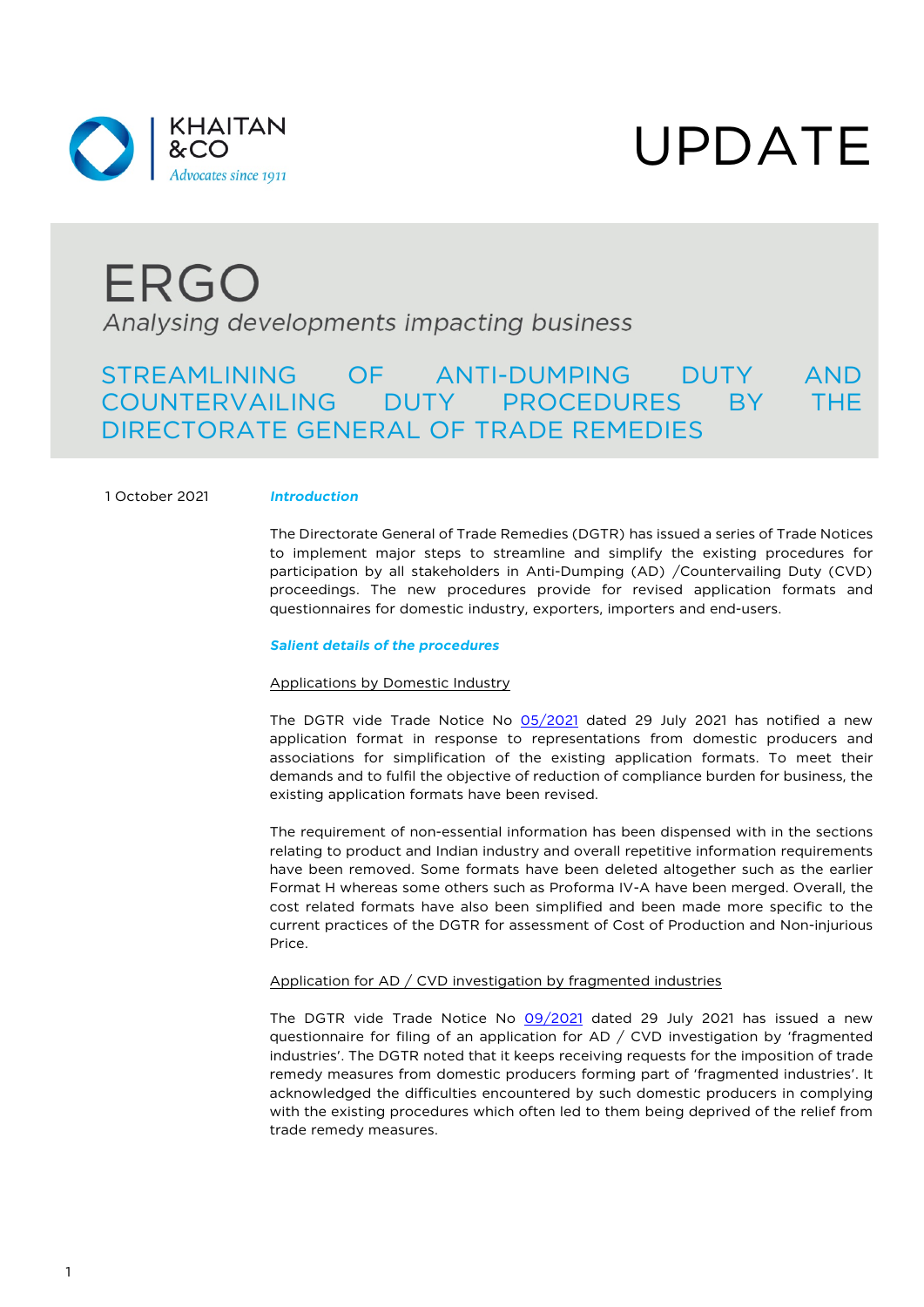## ERGO STREAMLINING OF ANTI-DUMPING DUTY AND COUNTERVAILING DUTY

Therefore, to overcome difficulties faced by fragmented industries in India in complying with the existing procedures and norms, a simplification exercise has been attempted by prescribing a new questionnaire and application process for such industries.

The Trade Notice provides that where the industry is fragmented and consists of an excessively large number of domestic producers, the application for AD / CVD investigation can be filed by an association on behalf of domestic industry and such domestic producers must have at least 50% share in total eligible domestic production of 'like article' as per Rule 5(3)(a) of the Customs Tariff (Identification, Assessment and Collection of Anti-dumping Duty on Dumped Articles and for Determination of Injury) Rules, 1995 (AD Rules) and Rule 6(3)(a) of Customs Tariff (Identification, Assessment and Collection of Countervailing Duty on Subsidized Articles and for Determination of Injury) Rules, 1995 (CVD Rules);

If an application has been filed by an association on behalf of domestic producers, the association should meet the requirements prescribed under Annexure II, as under:

- (i) Is the association a registered body? If so a copy of the Registration Certificate;
- (ii) A copy of the Bylaws & Memorandum of Association (MOA);
- (iii) A list of the members;
- (iv) Details of the Executive body or Managing structure of the Association;
- (v) A copy of the minutes of the meeting in which it was resolved by the Association to file an AD application on behalf of some of / all its members;
- (vi) A list of the members, who either supported, opposed or remained neutral with regard to the application;

The association shall provide all relevant information to demonstrate that the association has acted on behalf of domestic producers and the members of the association have expressly supported the request for imposition of AD duty within the meaning of Rule 5(3) read with Rule 2(b) of AD Rules or imposition of CVD duty within the meaning of Rule 6(3) read with Rule 2(b) of CVD Rules, as the case may be.

An application filed by or on behalf of fragmented domestic industry for AD/CVD investigation shall contain a list of all domestic producers on whose behalf the application is being filed and who constitute a domestic industry. Pertinently, all the domestic producers constituting domestic industry in such cases shall not be required to file Costing Formats VI-1 to VI-5 at the time of filing of the Application. Instead, all such domestic producers will be required to file basic injury information only as per Annexure 1 of the Trade Notice.

To determine injury margin, the DGTR may limit detailed examination of applicant domestic producers to a limited number of domestic producers applying the following provisions:

a. The Authority shall select a sample set of producers based on statistically valid sampling techniques.

b. The sampled domestic producers shall provide complete information in Costing Formats VI-1 to VI-5.

It may be noted that the Trade Notice specifies that the relaxation in procedure shall be applied only where the number of domestic producers in fragmented industry is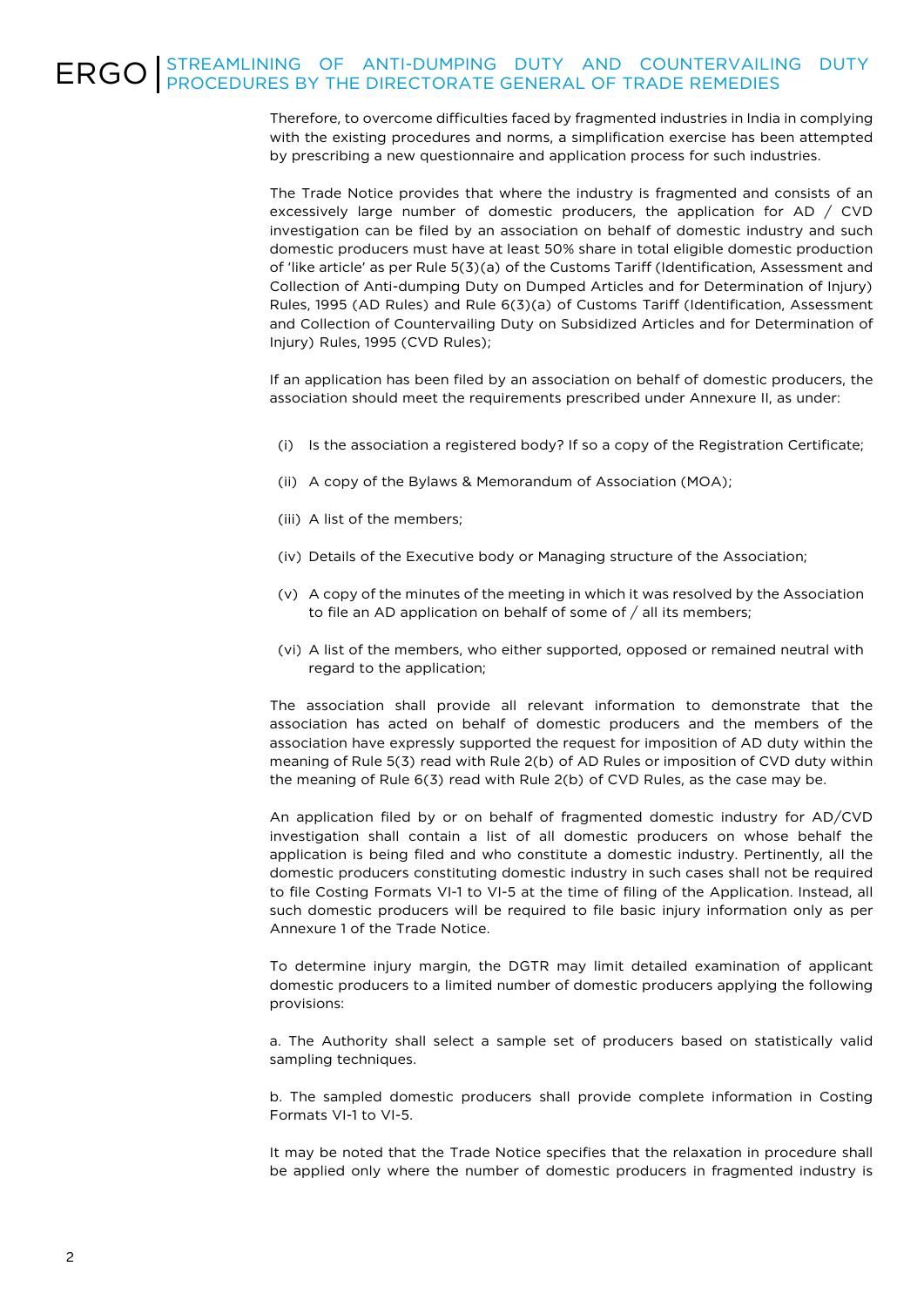excessively large and the DGTR reserves the right to deny this relaxation even for fragmented industry depending on facts and circumstances of a particular case.

#### Exporter Questionnaires to be filed in AD investigations

The DGTR vide Trade Notice No [06/2021](https://khaitanco.sharefile.com/share/view/sb053b8c150874bc38b7dde3480163e47) dated 29 July 2021 has sought to bring about a revised exporter's questionnaire to be filed by the foreign producer(s) / exporter(s) in the AD investigation. The Questionnaire now comprises 4 parts and 16 Appendices for data submission.

A producer and exporter of product under-consideration which is being exported to India directly or indirectly is now required to submit responses to Part I, Part II and Part III of the revised questionnaire.

In the case of non-market economy countries, where the participating producers / exporters have not claimed market economy treatment, only those related producers involved in the production of PUC whose product has been exported to India are required to furnish information in Part I, II and III of the Questionnaire.

In the case of market economy countries, all related producers involved in the production of PUC, irrespective of whether their product has been exported to India or not, are required to furnish information in Parts I, II and III of the Questionnaire.

Any other non-producer related entities involved in the export of the PUC are required to submit a response in part I and part II along with Appendix-5 (Profitability Statement) of the Questionnaire.

Any related importers in India are required to file a response in Part-IV. However, if a related importer is also a user of the product under consideration, such related user shall be required to also fill the User Questionnaire.

Where the goods produced by the Foreign Producer are exported to India through an unrelated exporter then such unrelated exporter is required to submit a reply in Part-I and II along with Appendix-5 of the questionnaire. The Trade Notice categorically states that in case any unrelated exporter does not cooperate and does not provide the relevant information, the Designated Authority may disregard the information provided by the concerned participating producer or exporters. However, the Designated Authority is required to consider the facts and circumstances of each case on merit, before taking such a decision.

In case the participant company is only an exporter but not a producer of the product under consideration being exported to India, then it is required to fill information in Part-I and II along with Appendix-5 of the Questionnaire. However, simultaneously, the un-related producer of the product under consideration identified in the response has to file Part I, II and III of the Questionnaire for acceptance of such an exporter's response for consideration of specific individual duty. In such cases, Part-IV shall also be filled, if applicable.

Where domestic sales of the product under investigation in the originating country are made through a related party, then details regarding the domestic sales to independent customers by such related party in the originating country needs to be provided and along with information in Appendix-5 of the Questionnaire.

Full information relating to sales of the company for exports to India as per the formats set out in Appendix-3A (To unrelated / related customers in India) and Appendix-3B (To related / unrelated exporters who have eventually sold to Indian customers) is to be provided. In case of exports of the product under investigation are made to a related party in India, then Part-IV of the questionnaire should be submitted for each such related company concerned. But in case exports to India are made through a related or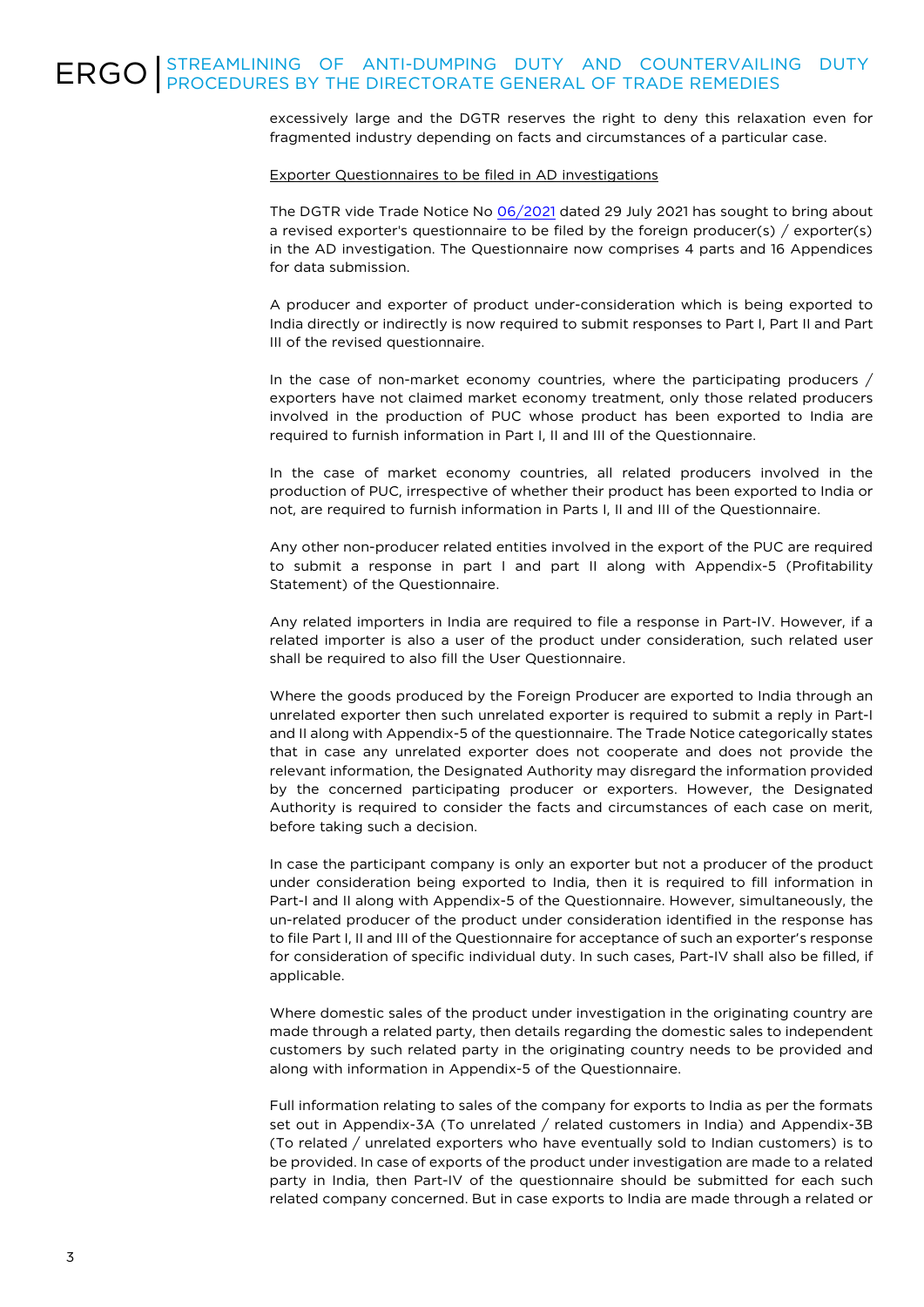## ERGO STREAMLINING OF ANTI-DUMPING DUTY AND COUNTERVAILING DUTY

unrelated exporter / trader then such related/unrelated exporter is required to submit the Part-I and II of the Questionnaire as well as Appendix-5 of the Questionnaire.

Full information relating to sales of the company in the home market per the formats set out in Appendix-4A (To unrelated customers) and Appendix-4B (Resale by related customers to independent customers) is to be submitted and it should be ensured that the information furnished by all the related companies is fully reconcilable. Appendix-5 is required to be furnished by such related companies.

Statement of purchase and consumption for all materials and utilities used as per format set out at Appendix-6, the allocation and apportionment of expenses into the product concerned and other products, as per format set out at Appendix-7, and the information for company as a whole should reconcile to the published financial accounts. The unit costs to make and sell and profit in domestic and export markets as set out in formats in Appendix-8 is to be provided by the producer-exporter. In case, there is a difference in factory cost for exports to India as compared to that of the domestic market and other countries, the company is required to explain the difference. Appendix 9 is provided for gathering PCN wise information of the PUC if required.

In case any raw material or utility is purchased from a related supplier or captively produced, the details of such supplies and the basis of pricing of the material considered is to be provided by the Company, explaining how the pricing considered is reflective and representative of a fair market price. Purchase prices from independent parties for an identical or comparable raw material/ utility are also to be provided and all the information must be as per the format set out in Appendix-10, where applicable.

Part-IV of the Questionnaire relates to information to be provided by related importers in India. Additionally, such a related importer is also required to fill the following appendices (as applicable) -

(a) Appendix-11: Details of imports of PUC from subject countries from related /unrelated parties

- (b) Appendix-12: Details of purchase from domestic suppliers
- (c) Appendix-13: Summary Statement of imports
- (d) Appendix-14: Details of Resale of subject goods.

(e) Appendix-15: Utilization of product under consideration (Previous Years to be removed).

(f) Appendix-16: Profitability Statement.

#### Applications to be submitted by Importers and User Industry

The DGTR vide Trade Notice No [07/2021](https://khaitanco.sharefile.com/share/view/s13c4662675ef4b14acfa8e39312b97ee) dated 29 July 2021 provides for simplification of importer's questionnaire to be filed by unrelated importers and Trade Notice No [08/2021](https://khaitanco.sharefile.com/share/view/sed997f474fcd4ee18c152b26f6495b89) dated 29 July 2021 provides for streamlining of the AD Questionnaire Format for User Industry.

Unrelated Importers are required to fill information in the following Appendix (as applicable) -

a. Appendix-1: Details of imports of PUC from subject countries from unrelated parties

b. Appendix-2: Details of purchase from domestic suppliers